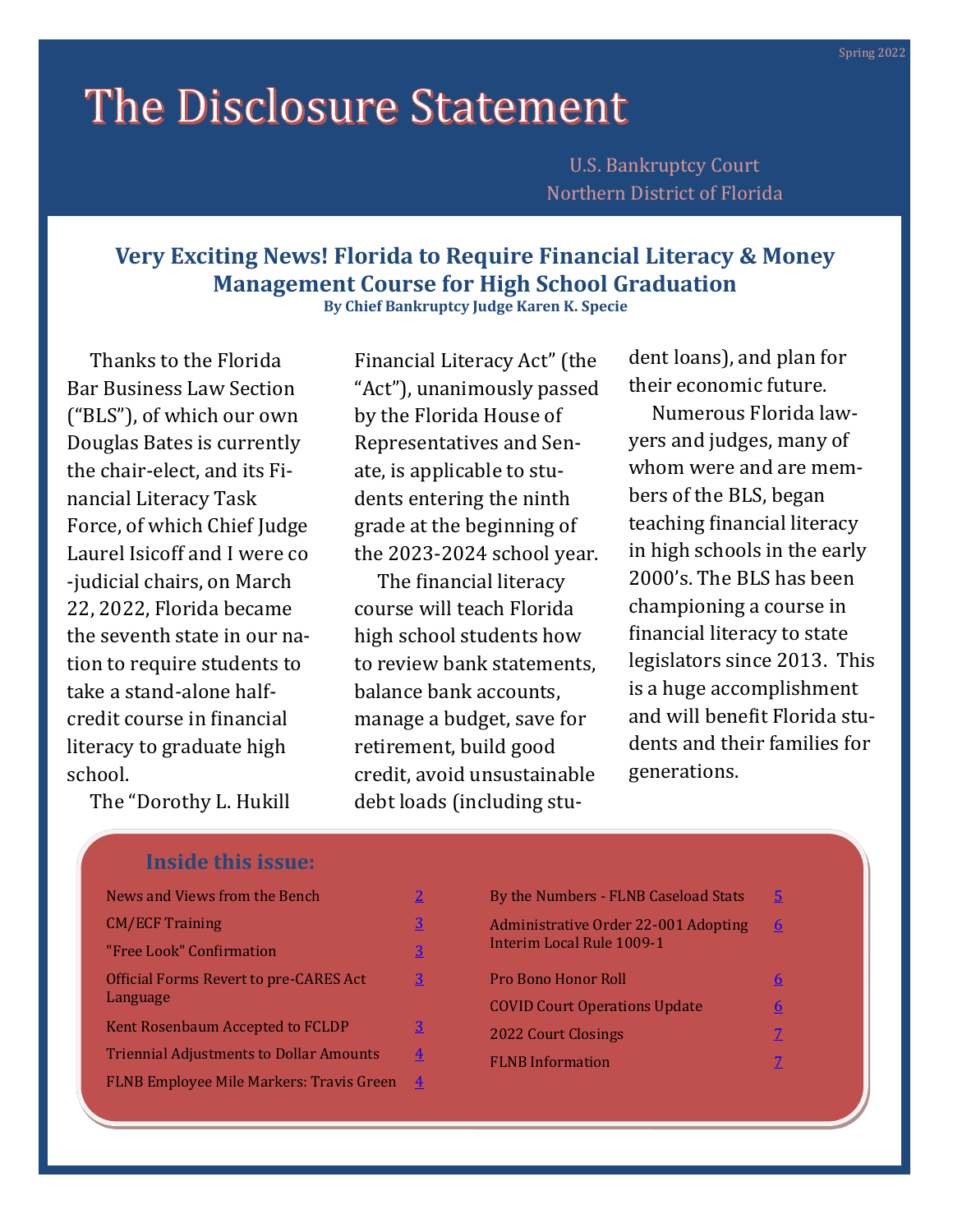## **News and Views from the Bench Hon. Karen K. Specie**

## *Live trials and Final Evidentiary Hearings are back!*

<span id="page-1-0"></span>On March 30, 2022, we held our first live hearing in what feels like an eternity! It was rewarding to see and hear attorneys and witnesses live in the courtroom. Having participants in the courtroom was particularly helpful when a witness was called on to review and testify about numerous documents, and when the attorneys wished to confer with one another during the course of the hearing.

We look forward to more in-person and hybrid hearings and trials. Carefully review all hearing notices to ensure that you, your clients, and witnesses know well in advance how the Court expects participants to appear. *As always, if an attorney does not intend to present evidence or cross examine witnesses, the attorney may appear telephonically via Zoom.gov or CourtCall. The same applies to others who wish to "listen only" to hearings.*

## *New Courtroom Technology for Hybrid Hearings*

The Court's IT staff have installed and tested updated video and sound equipment in the Tallahassee courtroom designed to facilitate hybrid (part live and part Zoom.gov) hearings. Thank you to the Court's talented and dedicated IT Staff for continuing efforts to enable us to conduct hearings as seamlessly as possible.

## *Subchapter V Procedures are Changing*

The Court is finalizing a new initial Subchapter V order, thanks in large part to input from this District's current and past Subchapter V Trustees, attorneys Jodi DuBose and Jason Burgess.

## *Welcome to Two New Florida Bankruptcy Judges*

In March, Tiffany Geyer, formerly of Baker & Hostetler LLP, Orlando, and Jason Burgess, formerly of The Law Offices of Jason A. Burgess, LLC, Atlantic Beach, were sworn in as the two newest bankruptcy judges in the Middle District of Florida. Judge Geyer will sit in Orlando; Judge Burgess will sit in Jacksonville. Welcome Judges Geyer and Burgess!

#### *Motions, Including Motions to Continue*

"In adversary proceedings and contested matters, counsel for the moving party *shall confer* with counsel for the opposing party and shall file with the Court at the time of filing a motion a statement certifying that he has conferred with counsel for the opposing party in good faith . . . ." (N.D. Fla. LBR 9013-1(A)(2), emphasis added). The Court will summarily deny motions filed without the required certification.

For motions to continue hearings in Chapter 13 cases, if the requirement to confer is moot due to a policy of the Chapter 13 Trustee (i.e.: the hearing has already been continued \_\_\_ times), then the motion should so certify. The Court will consider such a certification, if unopposed, to comply with N.D. Fla. LBR 9013-1(A)(2). The Court urges the bar to craft standard language acceptable to the Chapter 13 Trustee to address this issue.

#### *Additions to the Negative Notice List*

The Court continues to seek methods to streamline and economize bankruptcy practice and procedure. To that end, we welcome suggestions for types of motions and applications to add to the Court's Negative Notice List. If you have a suggestion in this regard, please submit it to the Court's Help Desk: [CMECF\\_HelpDesk@flnb.uscourts.gov.](mailto:CMECF_HelpDesk@flnb.uscourts.gov)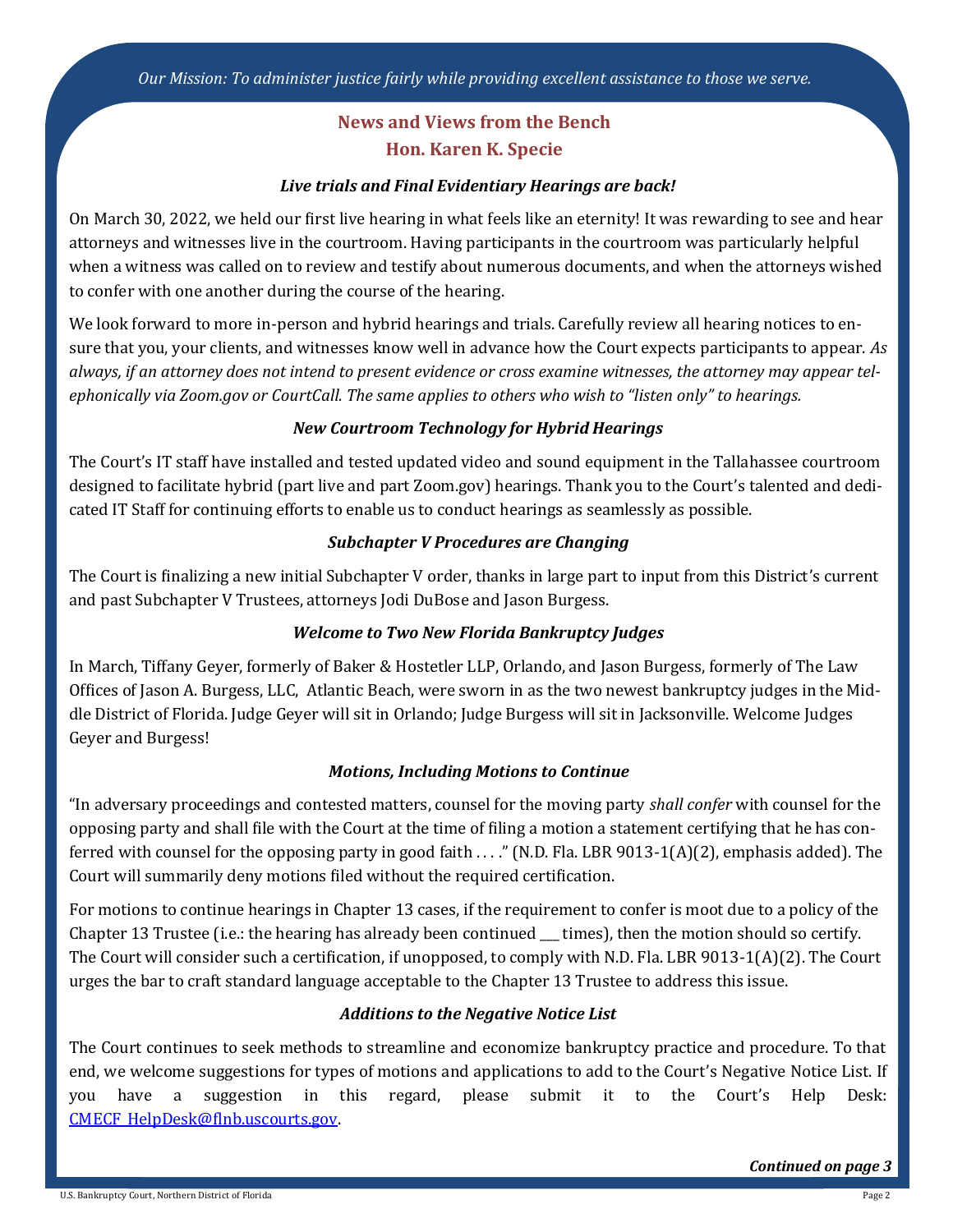<span id="page-2-0"></span>*News & Views from the Bench (continued from page 2)*

## *International Affairs*

*The first quarter of 2022 has been positive for our Court, especially with Covid-19 cases on the decline.* But the past weeks have brought reports and images of untold death, suffering and destruction in and around Ukraine. News reports indicate that over 4 million Ukrainian refugees have fled; about 50% of those are children. Individuals and organizations world-wide have mobilized to help in myriad ways. According to a recent European news report, 35 Ukrainian judges have volunteered to serve in defense of Ukraine since March 24, 2022. World leaders are working tirelessly to put an end to this disaster. *Please join me in hoping and praying (depending on your personal beliefs) that we will see an end to this horrible conflict, and soon.*

## CM/ECF Training

PACER and NextGen CM/ECF training resources, including documentation, learning aids, and "how to" videos are available through PACER at [https://pacer.uscourts.gov/help.](https://pacer.uscourts.gov/help) 

Our NextGen CM/ECF [training database](https://ecf-train.flnb.uscourts.gov/) is accessible with a free "PACER Training" account. Visit [https://train](https://train-pacer.psc.uscourts.gov/pscof/registration.jsf)[pacer.psc.uscourts.gov/pscof/registration.jsf](https://train-pacer.psc.uscourts.gov/pscof/registration.jsf) to register for a training account. Once registered, you must submit an "E-File Registration" request with our court, found under the "Maintenance" tab in "Manage My Account." The Court will approve your request then use your training PACER credentials to login.

If you are new to electronic case filing in CM/ECF, **we suggest that case openings be performed during normal business hours so that we may provide assistance**, if needed. Please call us at 888-765-1752 or email our **Help Desk** if you have questions.

## **"Free Look" Confirmation in CM/ECF**

 Some antivirus programs access links within emails to verify their safety and, in some cases, use the Notice of Electronic Filing (NEF) "free look" that is provided to case participants. CM/ECF NextGen includes a feature to avoid this issue via a checkbox to "enable confirmation of Free Look Use…" in the user's CM/ECF "Email Information" account settings (Utilities > Maintain My ECF Account). Checking this box will cause a confirmation screen when a link is clicked from an NEF email to allow the user to confirm that the free look will be used. This prevents anti-virus software from using the free look when it checks the links in the email for viruses.

Enable confirmation of Free Look Use to verify your one free look will be used when a document link is clicked from CM/ECF emails (NEFs).

#### **Notice: Confirm Free Look Use**

This action will use your one free look for this document. Additional viewings of this document in the future will incur a billing charge. To view the document and use the free look click here

## **CARES Act Amendments to Official Forms Lapsed March 27, 2022**

 The CARES Act amendments to Official Forms 101 and 201 (Voluntary Petitions), 122A-1 and 122B (Statements of Current Monthly Income), and 122C (Statement of Current Monthly Income and Calculation of Commitment Period) lapsed on March 27, 2022. These forms have reverted to their pre -CARES Act versions, with any non-CARES Act amendments incorporated.

## **Kent Rosenbaum Accepted into Federal Court Leadership Development Program Class III**

 Congratulations to Kent Rosenbaum, Systems Specialist in our Tallahassee office, on acceptance into the Federal Court Leadership Development Program (FCLDP). The FCLDP is a 12-month program for nonsupervisory judiciary staff to help prepare them for future leadership roles. Through the FCLDP, Kent will learn ways to strengthen his skills of communication, composure, inspiration, integrity and trust, interpersonal savvy, mission-focus, personal and professional development, and to pursue work with energy, perseverance, and a focus on desired outcomes.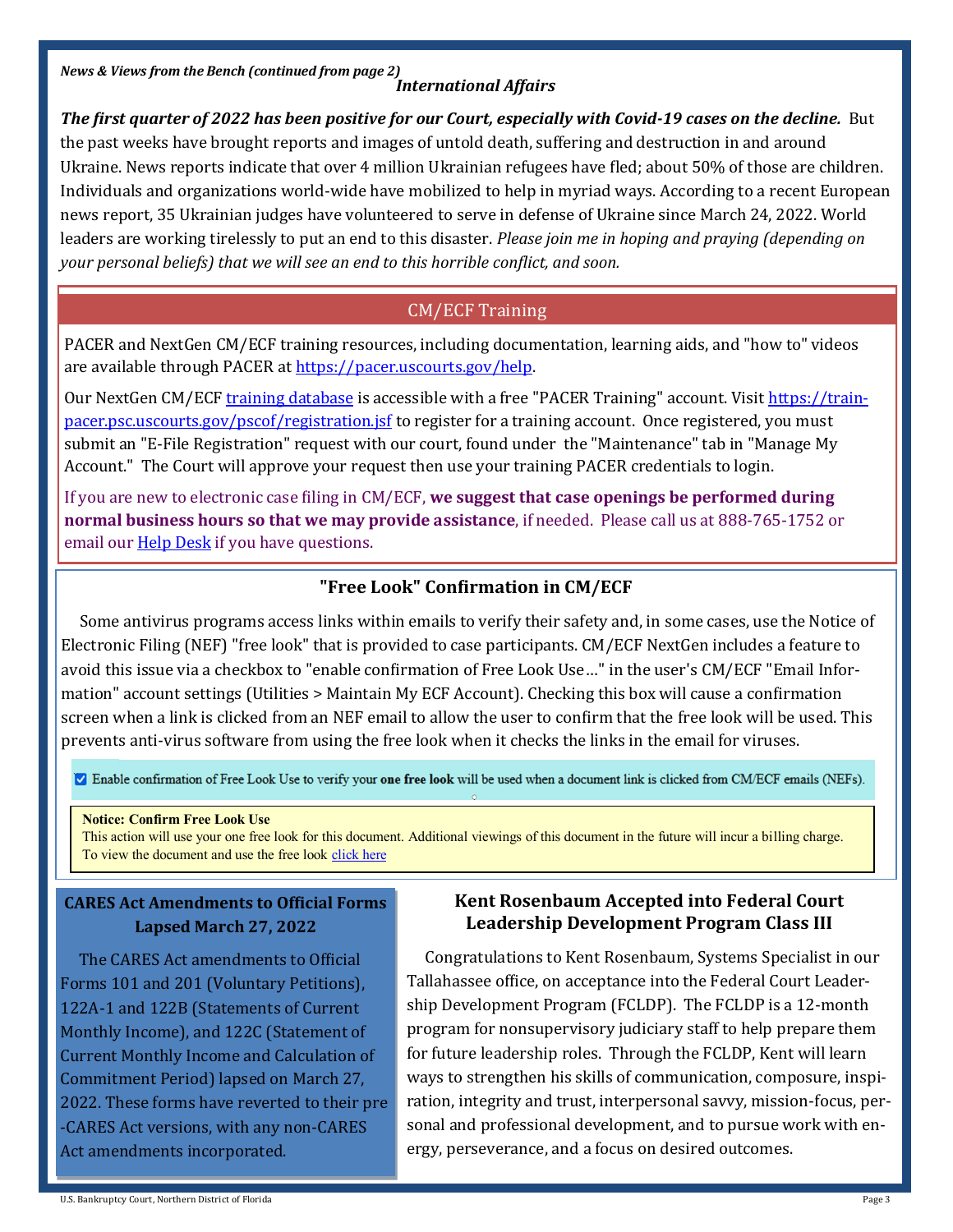#### **Triennial Adjustments to Dollar Amounts Effective April 1**

<span id="page-3-0"></span>Automatic adjustments were made to certain dollar amounts stated in various provisions of the Bankruptcy Code and one provision in Title 28 resulting in amendments to seven Official Bankruptcy Forms, the Instructions for Individual and Non-Individual Debtors, two Director's Forms, and one set of instructions for a Director's Form which include dollar amounts. More information and the specific forms impacted can be found on the United States Courts [website.](https://www.uscourts.gov/rules-policies/pending-rules-and-forms-amendments/pending-changes-bankruptcy-forms)

 These adjustments are applicable to cases filed on or after April 1, 2022. Please ensure your bankruptcy software is updated to include the most recently amended forms:

- [Official Form 106C,](https://www.uscourts.gov/sites/default/files/forms_and_instructions/B_106C_0422.pdf) **Schedule C: The Property You Claim as Exempt**, Line 3
- [Official Form 107,](https://www.uscourts.gov/sites/default/files/B_107_0422.pdf) **Statement of Financial Affairs for Individuals Filing for Bankruptcy**, Line 6
- [Official Form 122A](https://www.uscourts.gov/sites/default/files/B_122A-2_0422.pdf)-2, **Chapter 7 Means Test Calculation**, Lines 29 and 40
- [Official Form 122C](https://www.uscourts.gov/sites/default/files/forms_and_instructions/B_122C-2_0422.pdf)-2, **Chapter 13 Calculation of Your Disposable Income**, Line 29
- [Official Form 201,](https://www.uscourts.gov/sites/default/files/official_form_201_0.pdf) **Voluntary Petition for Non-Individuals Filing for Bankruptcy**, Line 8
- [Official Form 207,](https://www.uscourts.gov/sites/default/files/forms_and_instructions/B_207_0422.pdf) **Statement of Financial Affairs for Non-Individuals Filing for Bankruptcy**, Lines 3 and 4
- [Official Form 410,](https://www.uscourts.gov/sites/default/files/B_410_0422.pdf) **Proof of Claim**, Line 12
- Director'[s Form 2000,](https://www.uscourts.gov/sites/default/files/b_2000.pdf) **Required Lists, Schedules, Statements, and Fees**, Pages 2, 3, and 4
- Director'[s Form 2830,](https://www.uscourts.gov/sites/default/files/Form%202830_0422.pdf) **Chapter 13 Debtor's Certifications Regarding Domestic Support Obligations and Section 522(q)**, Part III
- [Instructions for Individual Debtors,](https://www.uscourts.gov/sites/default/files/forms_and_instructions/Instructions-Individuals--2022-04.pdf) Pages 9 and 24
- [Instructions for Non](https://www.uscourts.gov/sites/default/files/forms_and_instructions/Instructions-Non-Individuals--2022-04.pdf)-Individual Debtors, Page 12
- [Instructions for Director](https://www.uscourts.gov/sites/default/files/forms_and_instructions/Instructions%20Form%202500E_0422.pdf)'s Form 2500E, Summons to Debtor in Involuntary Case, Page 1

#### **Travis Green, Chief Deputy Clerk —Pensacola**

Travis came to our court in January 2017 from the U.S. District Court, Northern District of Florida, where he was the Resident Deputy-In-Charge in the Pensacola division and the District's Court Reporter Supervisor. Travis served in many positions with the District Court, including 16 years of substantial management experience. Travis was instrumental in assisting staff supporting the District, Magistrate, and Bankruptcy judges after



the District Court was forced to temporarily relocate operations to Winston E. Arnow Federal Building. An expert in emergency management, Travis was also responsible for developing a template emergency management plan upon which this Court's plan is based. In addition to his Court knowledge, Travis holds a Master's Degree in Public Administration and a Bachelor's of Science Degree in Business Administration.

**Congratulations to Travis for thirty years of excellence!**

Speak your mind, even if your voice shakes.  $\sim$  [Maggie Kuhn](https://www.britannica.com/biography/Maggie-Kuhn)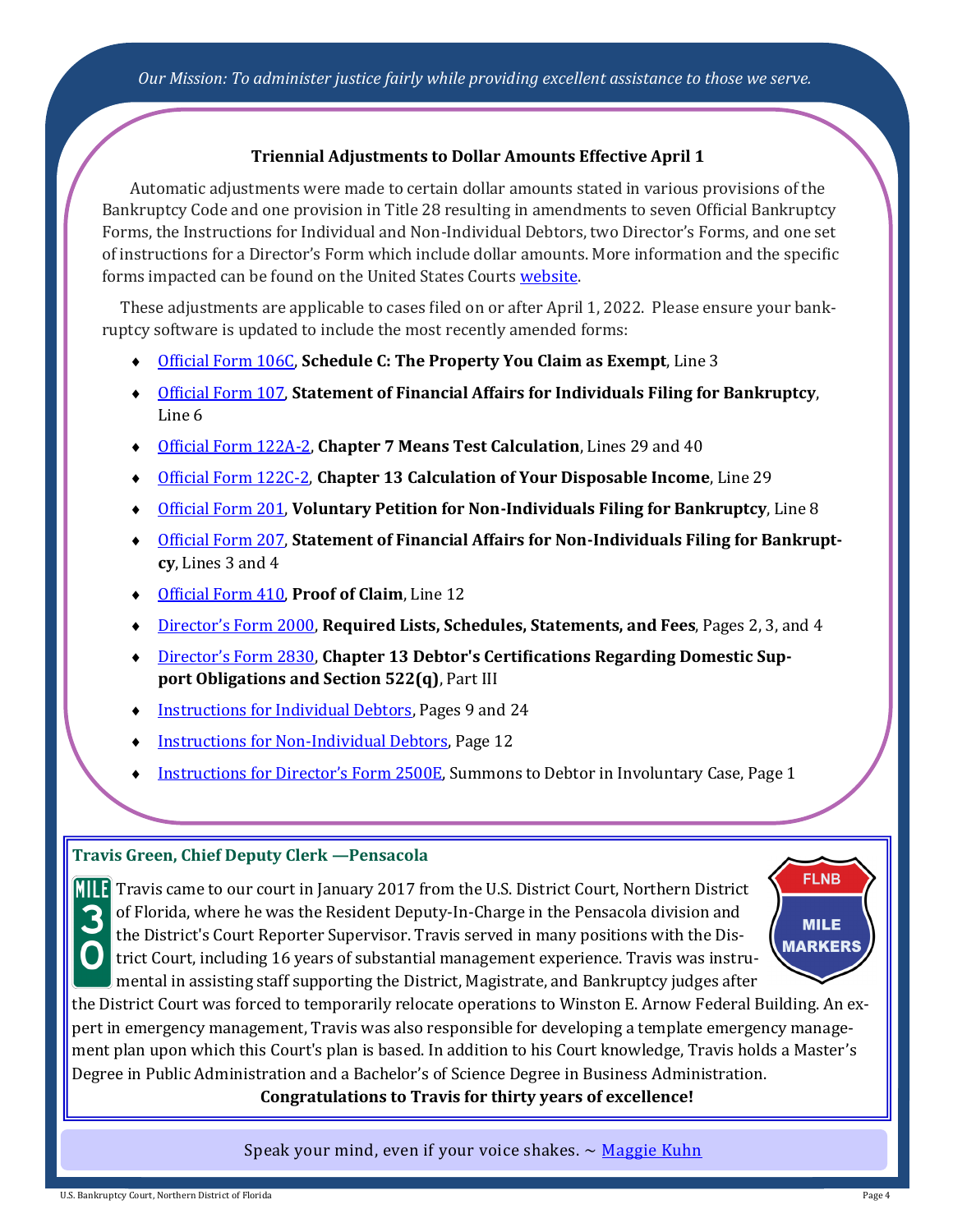<span id="page-4-0"></span>

*Caseload statistics are posted to the Court's website by the 15th of each month. See [www.flnb.uscourts.gov/court](https://www.flnb.uscourts.gov/court-filing-statistics)-filing-statistics for more information.*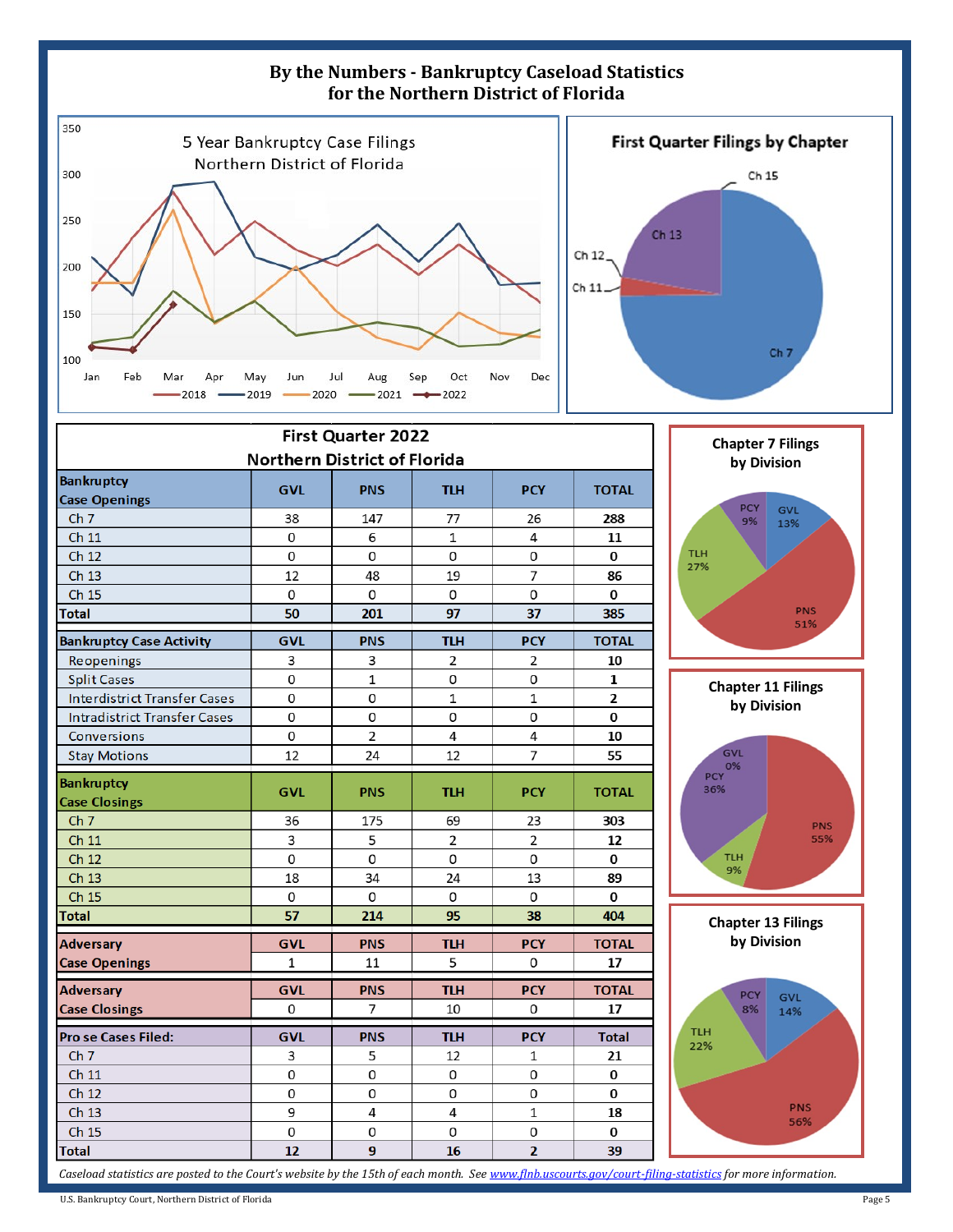<span id="page-5-0"></span>*Our Mission: To administer justice fairly while providing excellent assistance to those we serve.*

#### **Administrative Order 22-001 Adopting Interim Local Rule 1009-1 Effective February 7, 2022**

 On February 2, 2022, Chief Bankruptcy Judge Karen Specie signed [Administrative Order 22](https://www.flnb.uscourts.gov/sites/flnb/files/general-orders/ao22-001.pdf)-001

#### **Adopting Interim Local Rule**

**1009-1** effective February 7, 2022. This amendment does the following:

 1) Deletes Subsection (D) to ensure that any party wishing to amend schedules in a closed case must first file a motion and obtain an order reopening the case; and

 2) Changes the language in Subsection (C) to clarify that the debtor must serve certain documents on creditors being added to the schedules and lists the documents which must be served. Proof of service of the documents is required in accordance with the Fed. R. Bankr. P. 9037 and the Northern District of Florida Local Bankruptcy Rules.

 **NOTE:** Effective February 7, 2022, the Clerk's Office no longer performs quality control checks comparing the documents filed against the uploaded or added creditors in attorney-filed cases. Attorneys should use this Interim Local Rule as a guide to ensure service compliance of documents,

including the Notice of Bankruptcy Case (i.e., the "341 Notice") when adding creditors after the Clerk's Office has issued the 341 Notice.

 3) Directs that amendments to a debtor's Social Security or Taxpayer ID Numbers should be filed on the applicable Official Form and served in accordance with Bankruptcy Rule 1009(c), and a certificate of service must be filed separately.

 Several new messages have been added to applicable filing events in CM/ECF to remind filers of these new requirements. Please contact our **Help Desk** if you have questions.

#### **Pro Bono Honor Roll**

We take pleasure in recognizing the efforts of attorneys who provided legal assistance, without compensation, to debtors in our district during the first quarter of 2022. These *pro bono* services greatly benefit our nation's bankruptcy system and all of its components. We thank these volunteers for their current and continued support in serving the people of the Northern District of Florida:

> **Byron Wright** Bruner Wright, P.A.

**India Footman** Footman Law Firm, P.A.

## **COVID Court Operations Update**

**Standard Intake Operating Hours Resumed.** Our intake counters in both the Tallahassee and Pensacola offices have resumed standard operating hours of 9:00 a.m. to 4:00 p.m., local time however, we request that inperson assistance be limited to emergency filings, administrative questions, obtaining certified copies of court records, and payment processing. Self-represented parties with filings that do not require in-person assistance may continue to use the lobbies' drop boxes, mail, fax, or email for submitting filings *(only one method should be used).* More information and instructions are available on the *[Filing Without](https://www.flnb.uscourts.gov/filing-without-attorney#:~:text=%C2%A0-,Electronic%20Filing%20Policy%20for%20Self%2DRepresented%20Debtors,-The%20U.S)  [an Attorney](https://www.flnb.uscourts.gov/filing-without-attorney#:~:text=%C2%A0-,Electronic%20Filing%20Policy%20for%20Self%2DRepresented%20Debtors,-The%20U.S)* page of our website.

**Masks Not Required.** The order requiring masks in the district's courthouses was vacated on

March 8, 2022 by administrative order [4:95mc40111](https://www.flnb.uscourts.gov/sites/flnb/files/general-orders/DCOrder3-8-2022_Doc401_RescindingMaskRqmt.pdf) which also retains discretion by the presiding judge to require masks in court proceedings. Anyone who wishes to wear a mask in a courthouse may continue to do so.



[https://www.flnb.uscourts.gov/news/covid](https://www.flnb.uscourts.gov/news/covid-19-court-operations-update)-19-court-operations-update